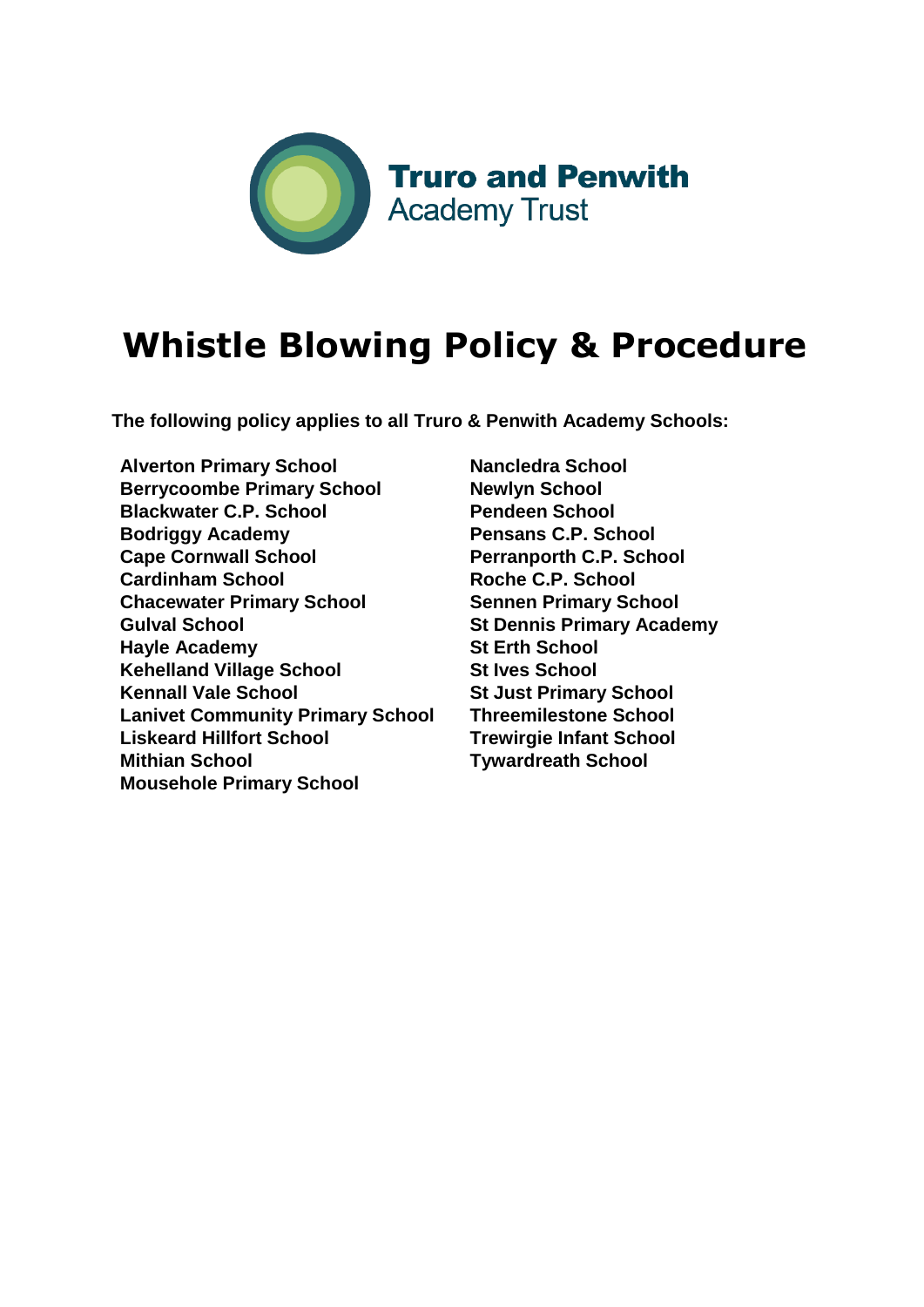

# **Whistleblowing Policy and Procedure (Making a Disclosure in the Public Interest)**

# **1 Introduction**

1.1 The Trust is committed to operating in an ethical and principled way. The aim of this policy and procedure is to provide staff and other members of the Company (referred to as 'workers' throughout this document) with a means for raising genuine concerns of suspected bribery, breaches of the law and other serious malpractice or wrongdoing within the organisation.

1.2 The Trust encourages workers to raise genuine concerns about suspected wrongdoing at the earliest practicable stage. This policy and procedure is intended to provide safeguards to enable members of staff to raise concerns about malpractice without fear of reprisal.

1.3 The Public Interest Disclosure Act came into effect in 1999 and gives legal protection to employees against being dismissed or penalised by their employers as a result of publicly disclosing certain serious concerns. The law allows workers to raise such concerns externally and this policy informs staff how they can do so. However, a failure to raise a concern under this procedure may result in a disclosure losing its protected status under the law.

1.4 This policy and procedure also seeks to balance the need to allow a culture of openness against the need to protect other workers against vexatious allegations or allegations which are not well-founded.

1.5 The principles of openness, probity and accountability which underpin legislation protecting whistleblowers are reflected in this policy and procedure. The Trust is also committed to ensuring compliance with the Bribery Act 2010.

1.6 Students and pupils at the academies are also encouraged to raise genuine concerns about suspected wrongdoing by making a complaint to a teacher or other member of staff within their academy. This policy and procedure is designed for the use of staff of the Trust.

# **2 Applicability of this policy and procedure**

2.1 This policy applies to all employees of the Trust, including apprentices; and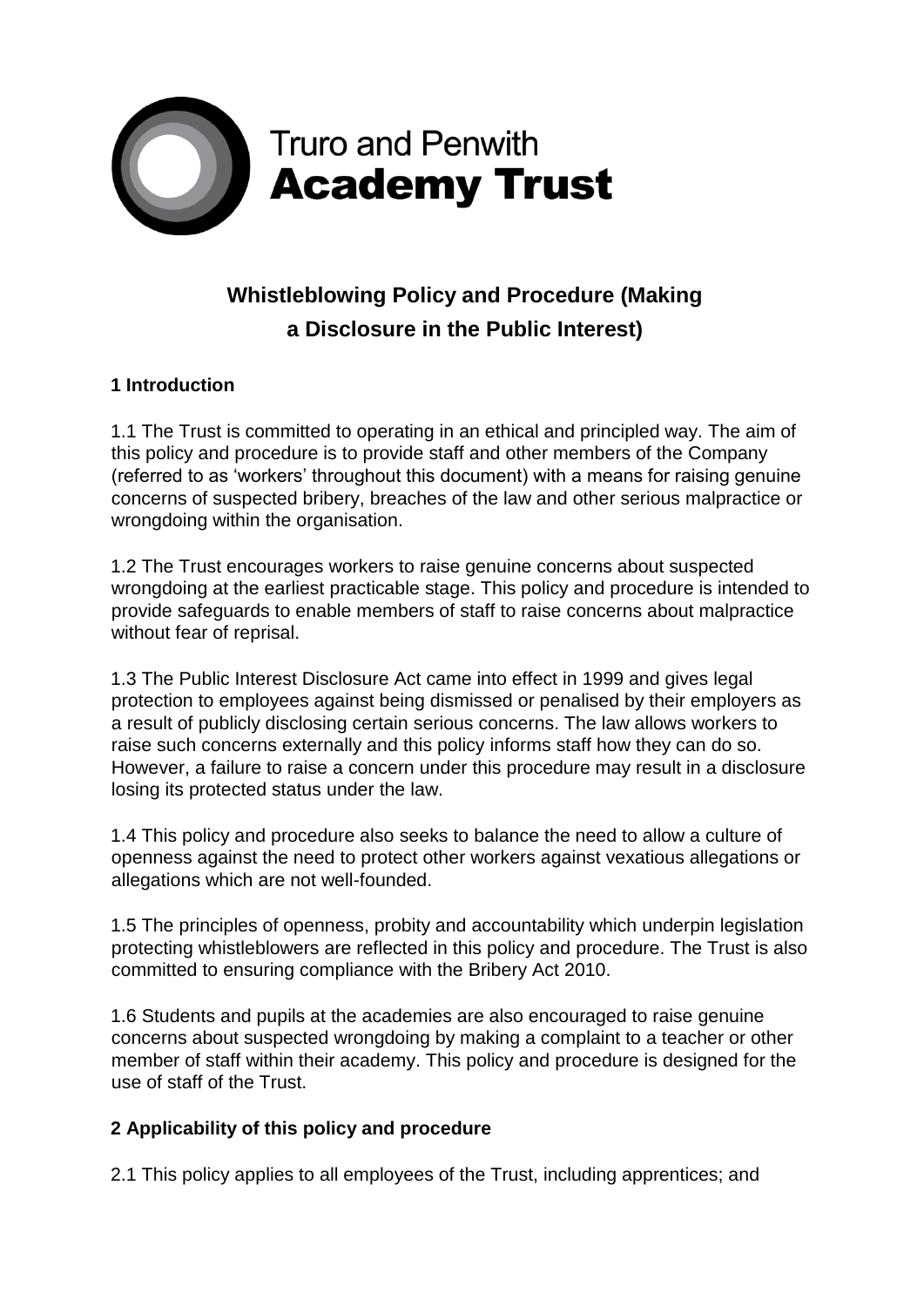2.2 Workers which includes any casual workers; home-based casual workers; and employees of subcontractors; and

2.3 Agency workers engaged by the Trust.

2.4 Workers might be unsure whether it is appropriate to raise their concern under this policy and procedure. Any worker in this situation is encouraged to approach the Trust Company Secretary

# **3 Protected disclosures**

3.1 The law protects workers who, out of a sense of public duty and in good faith, want to reveal suspected wrongdoing or malpractice.

3.2 The law allows staff to raise what it defines as a 'protected disclosure'. In order to be a protected disclosure, a disclosure must relate to a specific subject matter (See Section 4 below) and the disclosure must also be made in an appropriate way (See Section 5). A 'protected disclosure' must, in the reasonable belief of the worker making it, also be made in the public interest. A protected disclosure must consist of information and not merely be allegations of suspected malpractice.

# **4 Specific Subject Matter**

If, in the course of employment, a worker becomes aware of information which they reasonably believe tends to show one or more of the following, they must use this policy and procedure:

- that a criminal offence has been committed, is being committed or is likely to be committed;
- that an individual has failed, is failing or is likely to fail to comply with any legal obligation to which they are subject;
- that a miscarriage of justice, improper conduct or unethical behaviour has occurred, is occurring, or is likely to occur;
- that the health or safety of any individual has been, is being, or is likely to be, endangered;
- that the environment, has been, is being, or is likely to be, damaged;
- that information tending to show any of the above, is being, or is likely to be, deliberately concealed.

# **5 Procedure for making a disclosure**

5.1 Information which a worker reasonably believes tends to show one or more of the situations given in Section 4 should promptly be disclosed to their line manager so that any appropriate action can be taken.

5.2 If it is inappropriate to make such a disclosure to their line manager, a worker can raise the issue with the Trust's Chief Executive.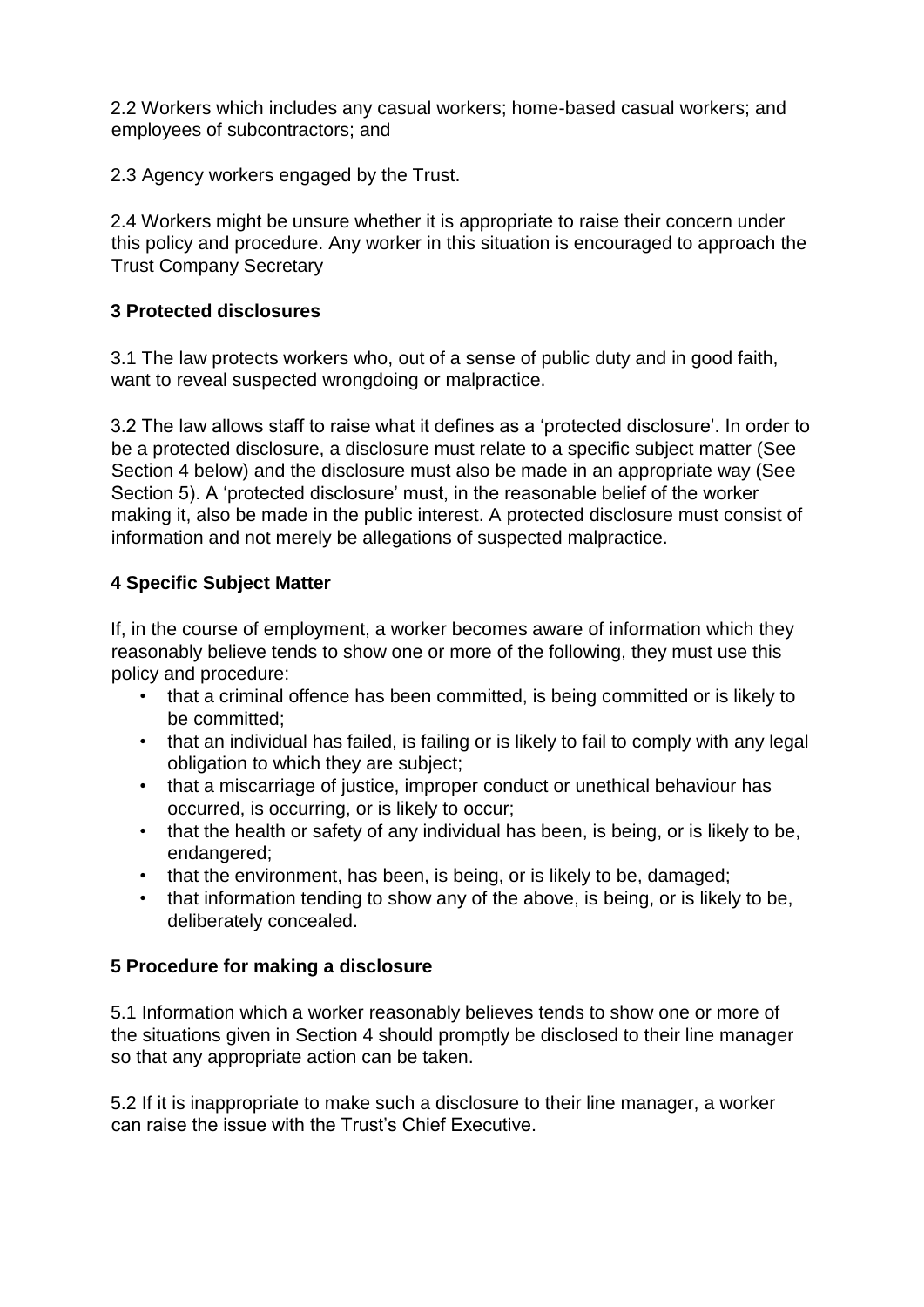5.3 in all instances where a worker has a safeguarding concern, they must make a disclosure to the school DSL, or if the matter directly relates to the Headteacher, to the Trust Safeguarding Lead.

5.4 If the disclosure relates to the Chief Executive, a worker can raise the issue with the Chair of the Finance, Employment and Audit Committee by contacting the Trust Company Secretary.

5.5 Workers are encouraged to identify themselves when making a disclosure. If an anonymous disclosure is made, the Trust will not be in a position to notify the individual making the disclosure of the outcome of action taken by the Trust. Anonymity also means that the Trust will have difficulty in investigating such a concern. The Trust reserves the right to determine whether to apply this procedure in respect of an anonymised disclosure in light of the following considerations:

- the seriousness of the issues raised in the disclosure;
- the credibility of the concern; and
- how likely it is that the concern can be confirmed from attributable sources.

5.6 For further guidance in relation to this policy and procedure, or concerning the use of the disclosure procedure generally, employees should speak in confidence to the Trust Company Secretary

#### **6. Procedure for investigation of a disclosure**

6.1 When a worker makes a disclosure, the Trust will acknowledge its receipt, in writing, within a reasonable time.

6.2 The Trust will then determine whether or not it believes that the disclosure is wholly without substance or merit. If the Trust considers that the disclosure does not have sufficient merit to warrant further action, the worker will be notified in writing of the reasons for the Trust's decision and advised that no further action will be taken by the Trust under this policy and procedure. Considerations to be taken into account when making this determination may include the following:

- if the Trust is satisfied that a worker does not have a reasonable belief that suspected malpractice is occurring; or
- if the matter is already the subject of legal proceedings or appropriate action by an external body; or
- if the matter is already subject to another, appropriate Trust procedure.

6.3 When a worker makes a disclosure which has sufficient substance or merit warranting further action, the Trust will take action it deems appropriate (including action under any other applicable Trust policy or procedure). Possible actions could include internal investigation; referral to the Trust's auditors; or referral to relevant external bodies such as the police, Ofsted, Health and Safety Executive or the Information Commissioner's Office.

6.4 If appropriate, any internal investigation would be conducted by a manager of the Trust without any direct association with the individual to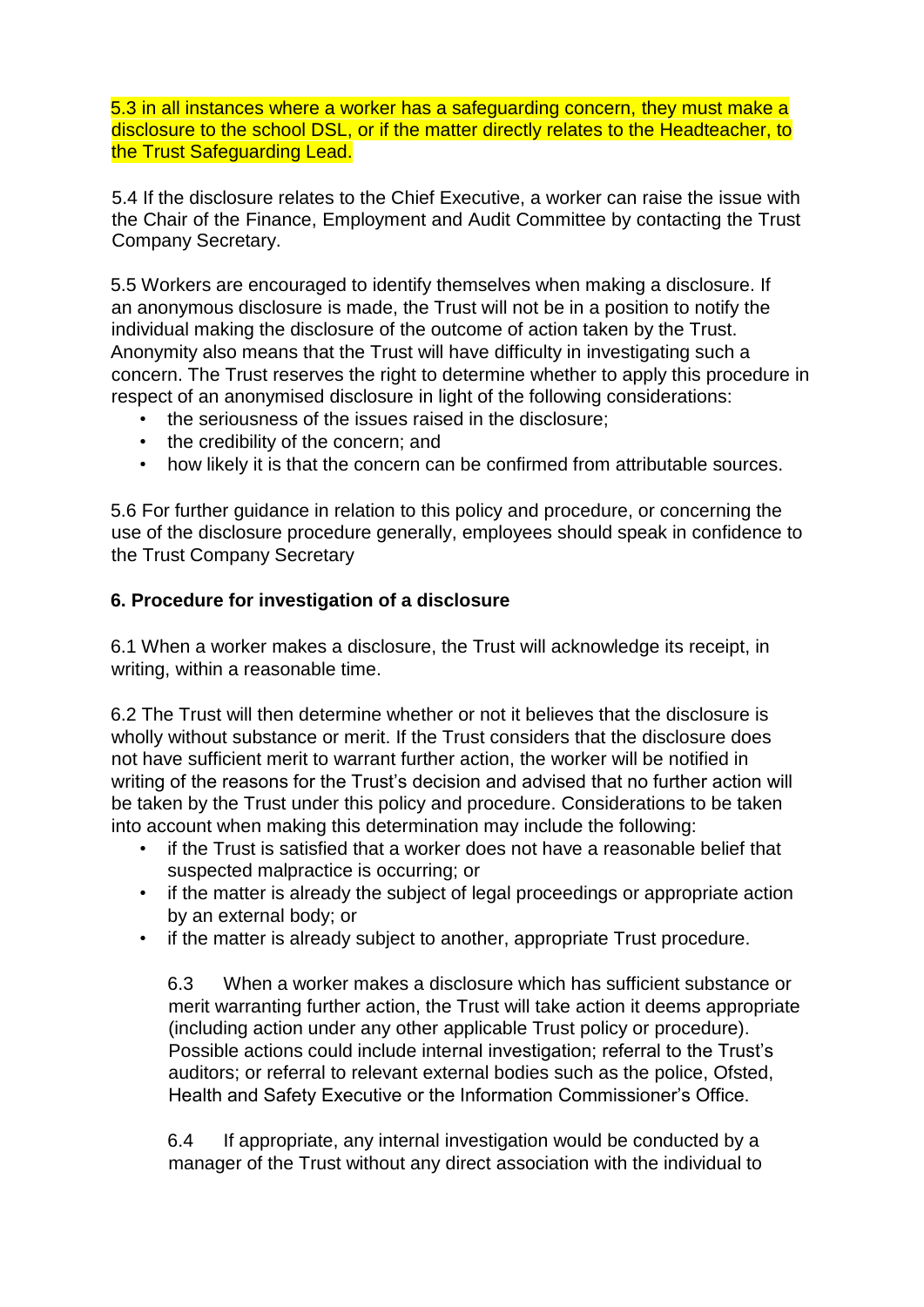whom the disclosure relates, or by an external investigator appointed by the Trust as appropriate.

6.5 Any recommendations for further action made by the Trust will be addressed to the Trust's Chief Executive or Chair of the Board of Directors as appropriate in the circumstances. The recipient will take all steps within their power to ensure the recommendations are implemented unless there are good reasons for not doing so.

6.6 The worker making the disclosure will be notified of the outcome of any action taken by the Trust under this policy and procedure within a reasonable period of time. If the worker is not satisfied that their concern has been appropriately addressed, they can appeal against the outcome by raising the issue with the Chair of the Board of Directors within 10 working days by contacting the Company Secretary. The Chair of the Board of Directors will make a final decision on action to be taken and notify the worker making the disclosure.

# **7 Safeguards for workers making a disclosure**

7.1 A worker making a disclosure under this procedure can expect the matter to be treated confidentially by the Trust and, where applicable, their name will not be disclosed to anyone implicated in the suspected wrongdoing, without their prior approval. For confidentiality purposes, if the worker requests to raise their concern verbally, it would be appropriate for the Trust to allow the worker to do so.

7.2 The Trust will take all reasonable steps to ensure that any report of recommendations, or other relevant documentation, produced by the Trust does not identify the worker making the disclosure without their written consent, or unless the Trust is legally obliged to do so, or for the purposes of seeking legal advice.

7.3 No formal disciplinary action will be taken against a worker on the grounds of a disclosure made under this policy or procedure. This does not prevent the Trust from bringing disciplinary action against a worker where the Trust has grounds to believe that a disclosure was made maliciously or vexatiously, or where a disclosure is made outside the Trust without reasonable grounds.

7.4 A worker will not suffer dismissal or any detrimental action or omission of any type (including informal pressure or any form of victimisation) by the Trust for making a disclosure in accordance with this policy and procedure. Equally, where a worker is threatened, bullied, pressurised or victimised by a colleague for making a disclosure, disciplinary action will be taken by the Trust against the colleague in question.

# **8. Disclosure to external bodies**

8.1 This policy and procedure has been implemented to allow workers to raise disclosures internally within the Trust. A worker has the right to make a disclosure outside of the Trust where there are reasonable grounds to do so and in accordance with the law.